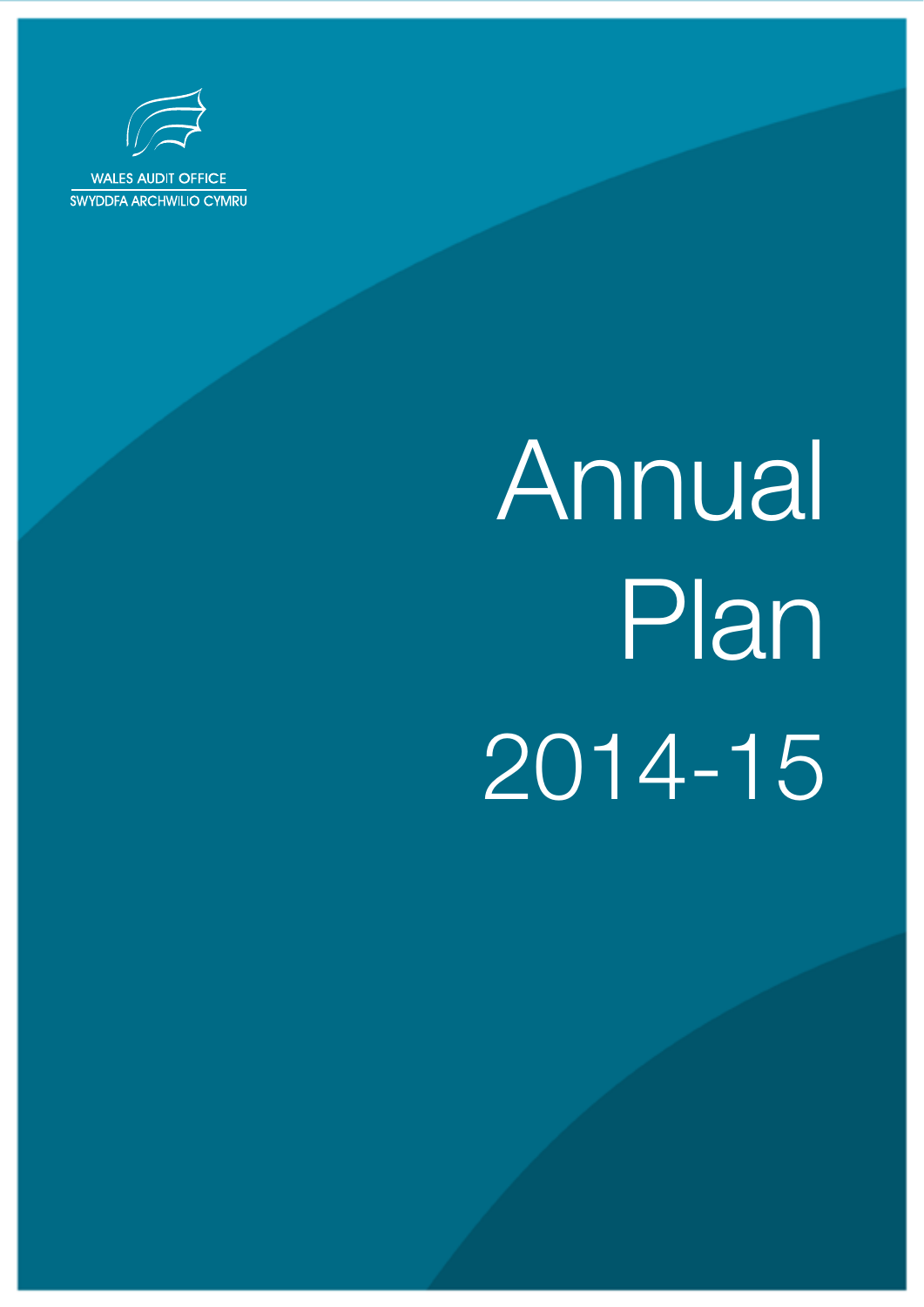# Annual Plan of the Auditor General for Wales and the Wales Audit Office for the year ended 31 March 2015

This Annual Plan has been jointly prepared by the Auditor General for Wales and the Wales Audit Office under section 25(1) of the Public Audit (Wales) Act 2013. It is laid before the National Assembly for Wales under section 26 of the Public Audit (Wales) Act 2013.

Huw Vaughan Thomas **Auditor General for Wales**

Isobel Garner (Chair), Steven Burnett, David Corner, Christine Hayes, Peter Price and Huw Vaughan Thomas<sup>1</sup> **Wales Audit Office**

The Auditor General for Wales is a member of the Wales Audit Office under paragraph 1(2)(b) of Schedule 1 to the Public Audit (Wales) Act 2013 by virtue of his office. The Auditor General for Wales is also, however, a separate legal entity.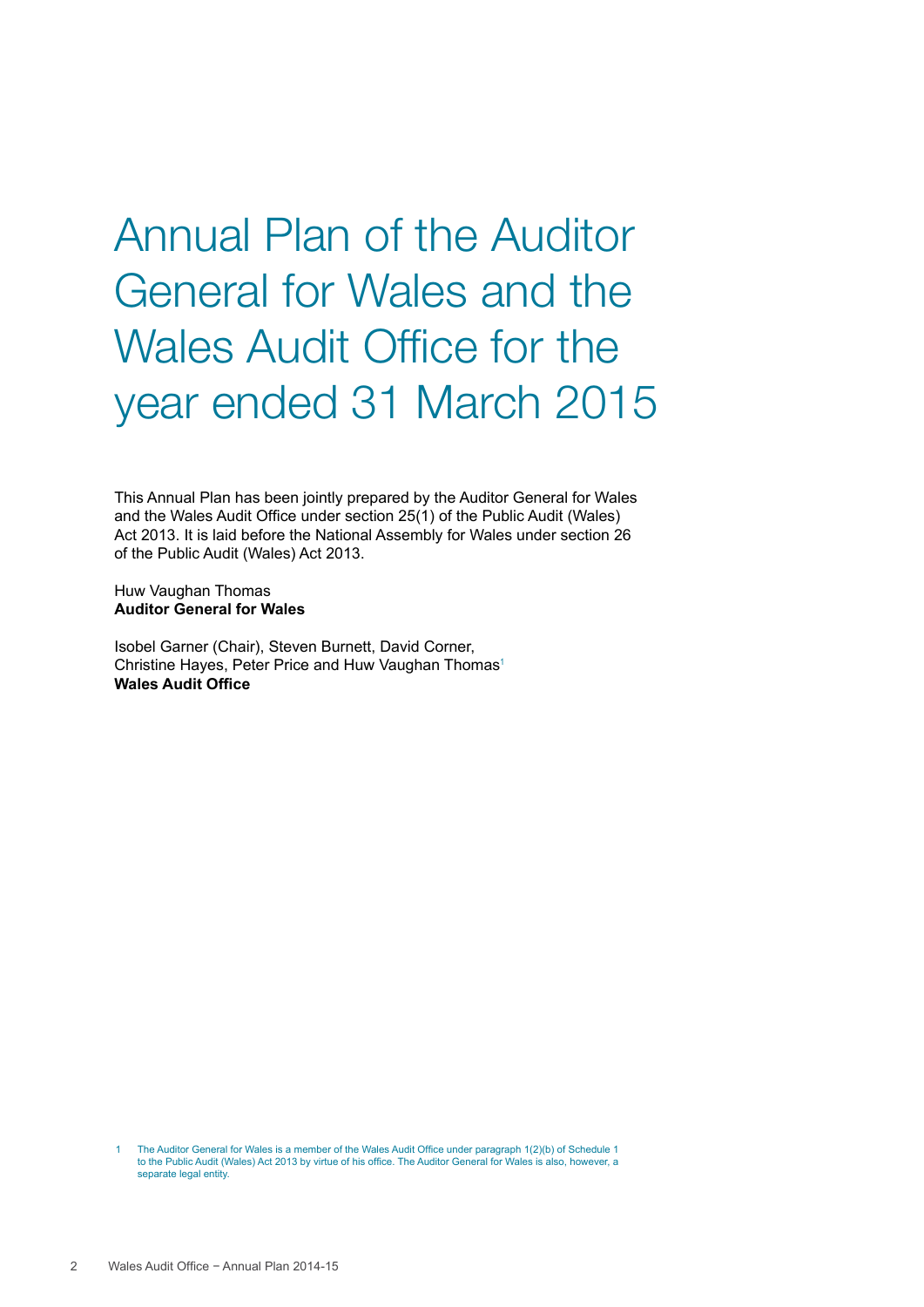# **Contents**

| Foreword from the Auditor General for Wales                                        | 4  |
|------------------------------------------------------------------------------------|----|
| Foreword from the Chair of the Wales Audit<br>Office Board                         | 5  |
| Strategy 2013-2016 for the Auditor General<br>for Wales and the Wales Audit Office | 6  |
| Work of the Auditor General<br>(and his Appointed Auditors)                        | 8  |
| The Wales Audit Office's work programme                                            | 13 |
| Work to be conducted by the Auditor General<br>and the Wales Audit Office jointly  | 16 |
| Our income and expenditure 2014-15                                                 | 17 |
| Appendix 1: National performance audit work<br>programme for 2014-15               | 22 |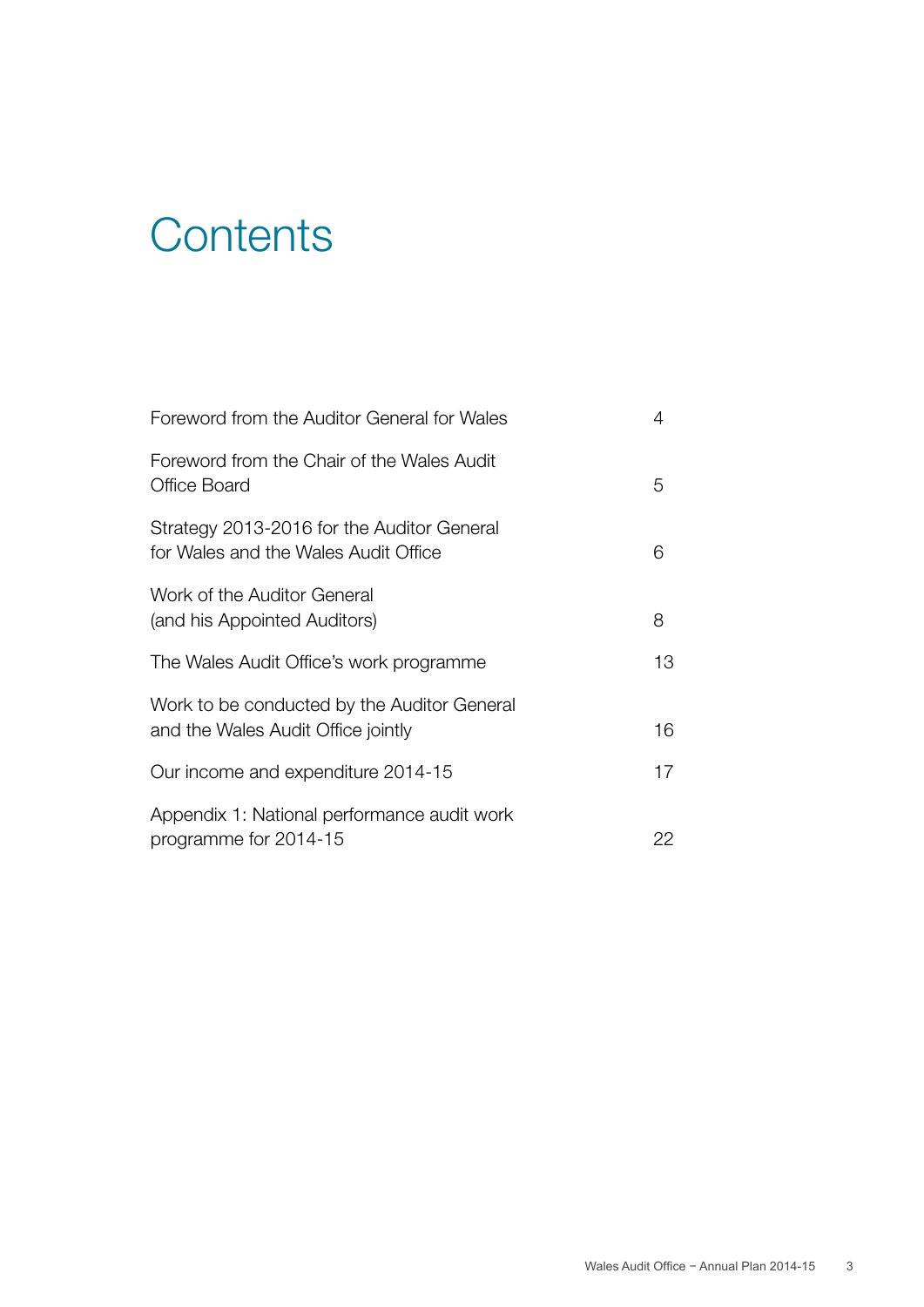# Foreword from the Auditor General for Wales



Welsh public services stand at something of a crossroads, facing decisions that will affect the sustainability of delivery for decades to come. Public audit reports over the last few years have increasingly pointed to the need for redesign and transformation as resources shrink and demand grows. In response to these unprecedented pressures, public audit must focus on areas which provide the most important lessons about what is working and what needs to change. Maintaining public confidence in how public money is spent has never been more important, and I intend to strengthen our focus on governance in the coming year. The recent report of the *Commission on Public Service Governance and Delivery* suggests that many of the messages of previous audit reports are permeating thinking in Wales. It is important then that through my work as Auditor General for Wales I continue to provide prompt and helpful insight into past and future patterns of public spending.

My role as Auditor General is to report on whether:

- public resources are used economically, efficiently and effectively;
- public money is properly accounted for; and
- public services in Wales are improving.

As the independent external auditor of the Welsh public sector, I must be able to rely on those who are assisting in the delivery of my audit programme to do so to the highest professional standards, and equally the Wales Audit Office must demonstrate its good governance and effective stewardship of public resources.

That is why I am delighted to be working with the newly appointed Board under governance arrangements that give appropriate public assurance about the use of resources for public audit, while protecting my audit independence. In line with this Annual Plan, I will continue to benefit from the commitment and professionalism of my colleagues within the Wales Audit Office as I design and report on my audit programme.

Huw Vaughan Thomas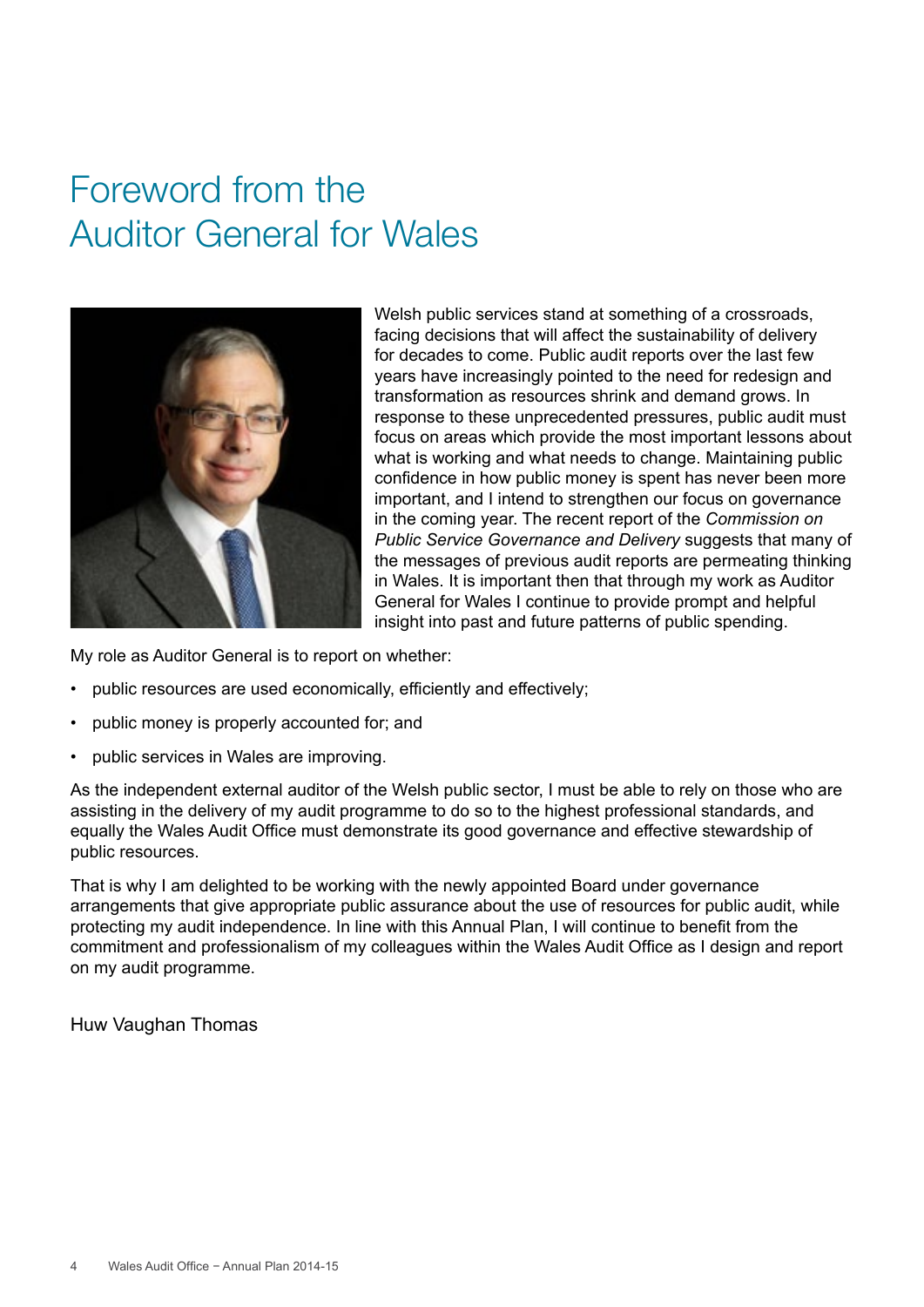# Foreword from the Chair of the Wales Audit Office Board



This year is a period of transition for the Wales Audit Office. Whilst it will continue to focus on helping deliver the Auditor General's audit work to the highest standard, behind the scenes considerable change is taking place.

The Wales Audit Office is now a corporate body with a Board in accordance with the Public Audit (Wales) Act 2013. It comprises members, drawn from a diverse range of backgrounds, who will advise and monitor the Auditor General and provide resources for his work. The Board also includes the Auditor General as Chief Executive. The Board will not be fully constituted until late May 2014 because of the process of electing employee members. Nevertheless progress is well underway in establishing Board mechanisms and relationships and embedding the firm governance arrangements envisaged by the act.

At this early stage, we are looking closely at arrangements to ensure our governance mechanisms are appropriate and well-designed, and that we are a well-run organisation that efficiently and effectively deploys public money. We are also investing time to review jointly with the Auditor General and his Senior Leadership Team, the strategic direction and priorities of the Wales Audit Office so that it can best support and deliver his core aims of providing assurance, offering insight and promoting improvement. We want to see our stakeholders benefit from the work of our organisation, and are intent on helping public bodies in Wales ensure they succeed and deliver the best results for the people they serve, recognising what is good, and sharing best practice.

To this end we are reorganising the Wales Audit Office's senior management structure to strengthen client focus, better target our work and improve engagement with Welsh public bodies.

The Board and the entire organisation are embarking on a journey that is exciting, challenging and rewarding. Collectively, we are fully committed to rigorous public audit. Together, we are determined to play our respective roles in delivering this Annual Plan.

Isobel Garner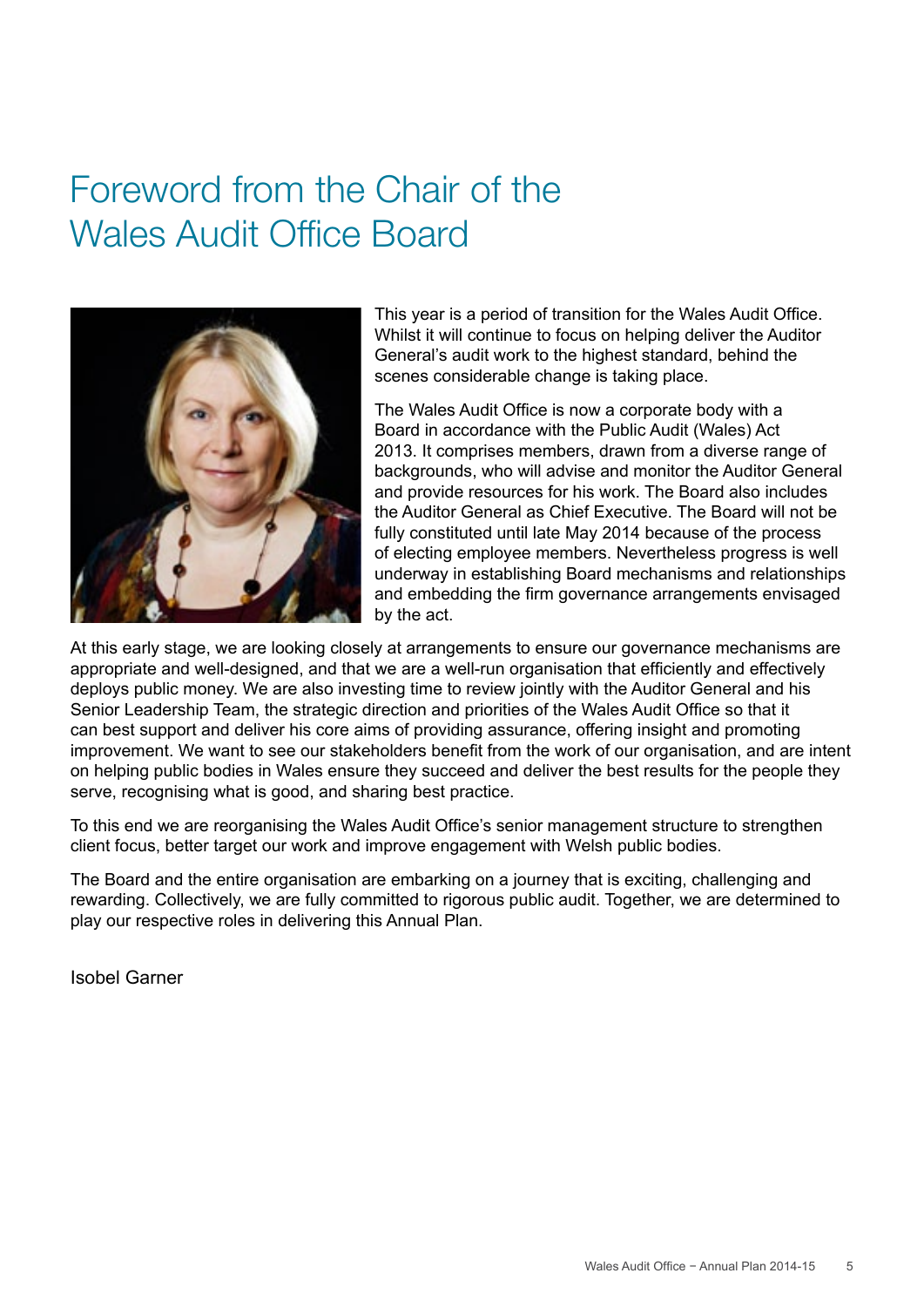# Strategy for the Auditor General for Wales and the Wales Audit Office 2013-2016

- 1 Our overall aim as an organisation is that: 'The people of Wales know whether public money is being managed wisely, and public bodies in Wales understand how to improve outcomes'. This overall aim is supported by four key objectives for the period 2013-2016 as summarised in Exhibit 1. All of the Auditor General's audit work is designed to support the three objectives of providing assurance, offering insight and identifying and promoting improvement. In order to successfully achieve these three objectives it is imperative that the Wales Audit Office is an accountable, well-run and efficient organisation.
- 2 This strategy was based on our assessment of the external environment at the time of its preparation in 2013. However, that environment is rapidly changing and during the period covered by this plan we shall be considering how to respond to ongoing developments. Of particular significance, with potentially far-reaching effects, are:
	- the proposed 'Future Generations Bill' which intends to place sustainable development duties on most devolved public bodies in Wales; and
	- the Welsh Government's response to the Williams' *Commission on Public Service Governance and Delivery* (the Williams Commission).
- 3 In implementing our strategy we will take account of both the principles and the national sustainable development goals for Wales, which will form the key features of the sustainable development duties to be placed on public bodies in Wales. The principles are likely to include: integration, long term prevention, engagement and collaboration. Organisations will be expected to apply these principles when deciding what outcomes to seek to achieve and in decisions about how to achieve the outcomes.
- 4 Organisations will also have to demonstrate how they have prioritised what they do and how they spend their money in order to achieve their outcomes and contribute to the national sustainable development goals. The proposed goals are:
	- Wales is prosperous and innovative;
	- Wales uses a fair share of natural resources;
	- communities across Wales are safe, cohesive and resilient;
	- people in Wales are healthier; and
	- Wales is a more equal nation.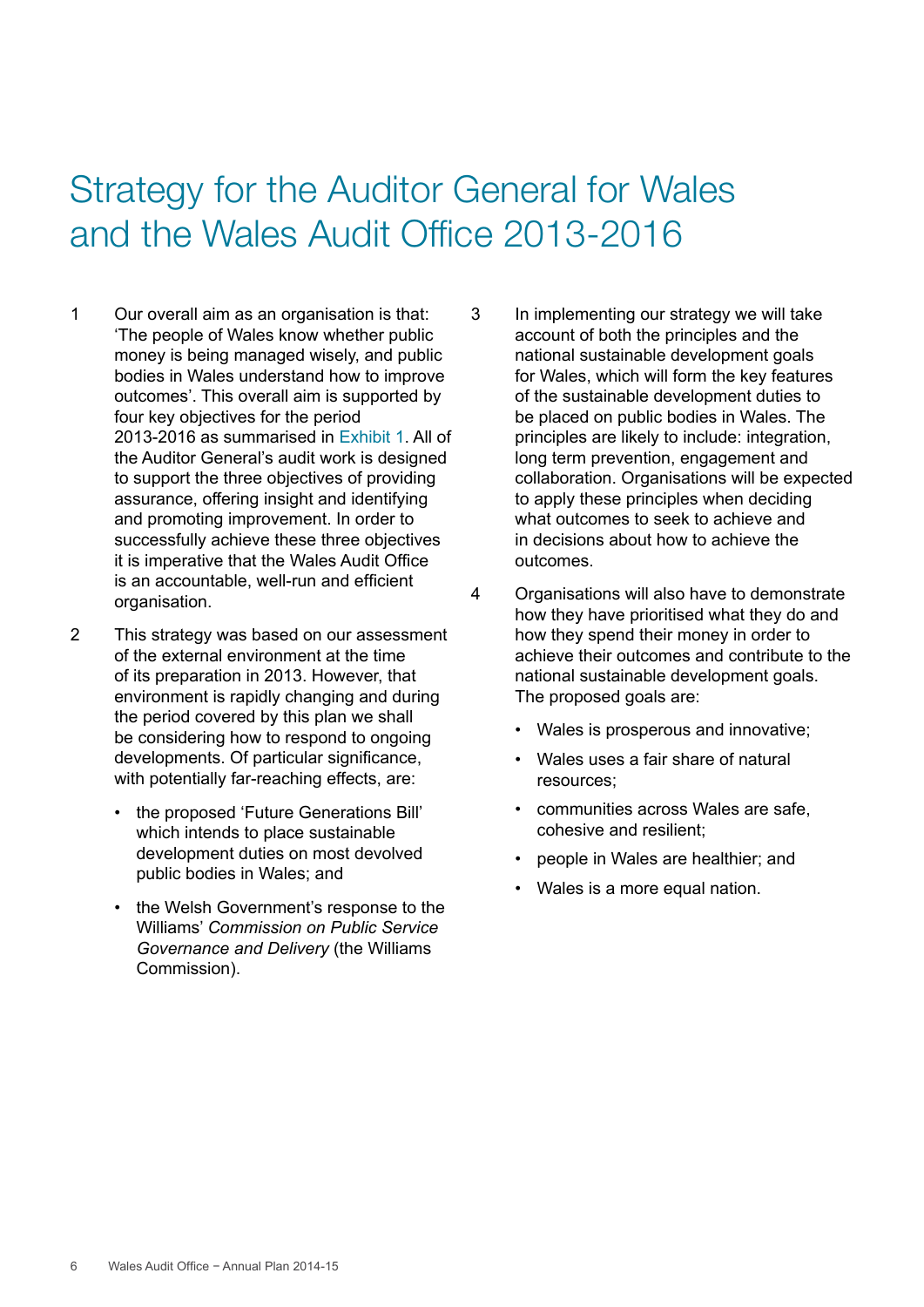

#### Exhibit 1 – Wales Audit Office's aim and objectives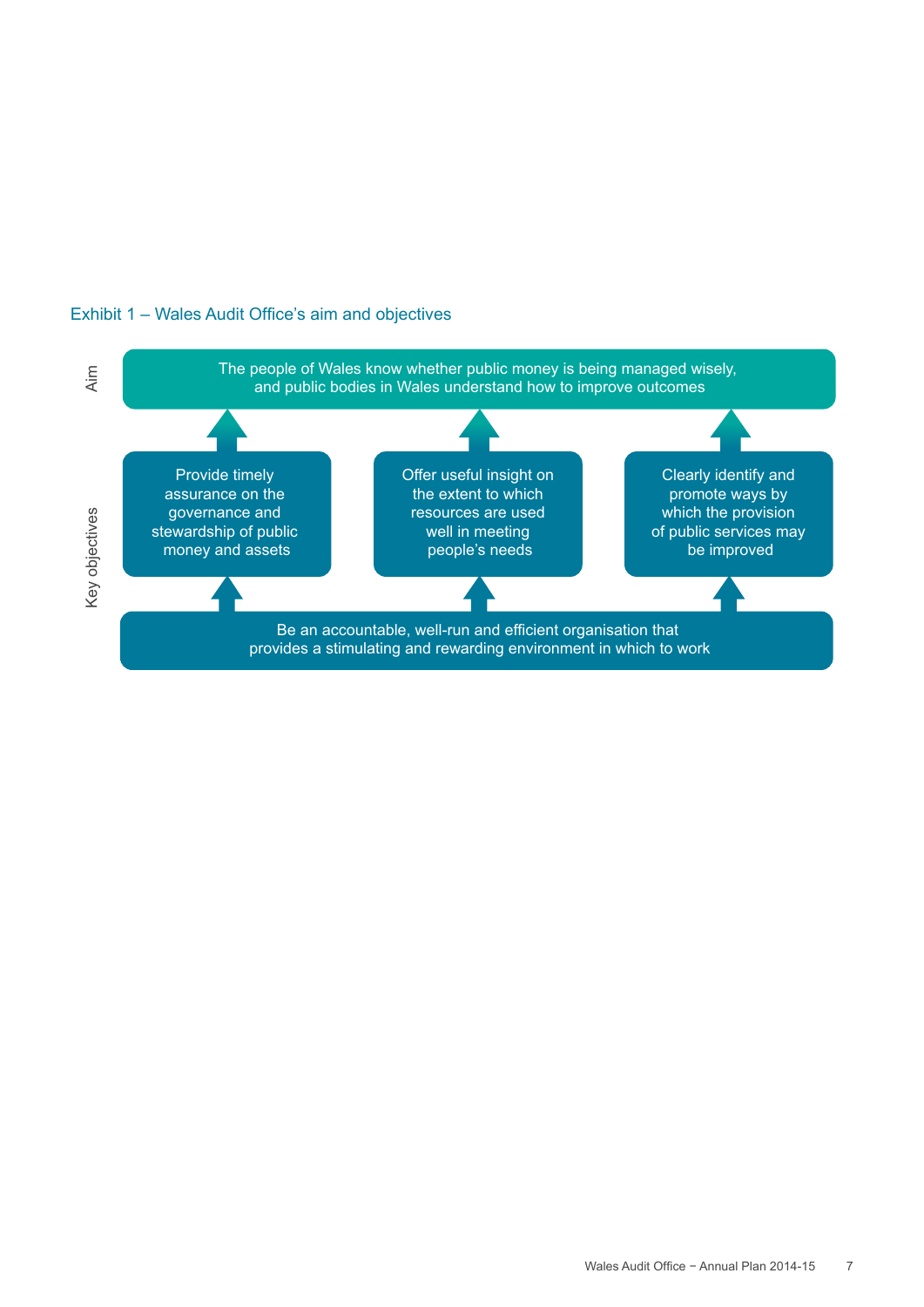# Work of the Auditor General (and his Appointed Auditors)

#### **Overview**

- 5 This section describes the work that the Auditor General (and his Appointed Auditors<sup>2</sup> ) plan to undertake in 2014-15 and highlights their main priorities for that year. It covers:
	- Financial audit
	- Performance audit
	- Cross-cutting work
- 6 Further information about the statutory functions of the Auditor General (and his Appointed Auditors) is available on the Wales Audit Office's website<sup>3</sup>.
- 7 The overall quality of our work is of paramount importance to us. To further enhance that quality during the year we will continue to develop our programme of reciprocal peer reviews with other audit agencies and to build on the work we are voluntarily undertaking with the Quality Assurance Department of the Institute of Chartered Accountants in England and Wales. The Auditor General will also continue to work in collaboration with relevant regulators and inspectorates such as Estyn, Healthcare Inspectorate Wales and the Care and Social Services Inspectorate Wales to support the delivery of coordinated, high-quality audit, inspection and regulation across Welsh public services.
- 8 The Auditor General is currently preparing a new Code of Audit Practice to underpin the work that is undertaken on his behalf, which will include an enhanced set of principles to further support the delivery of that work.

#### Financial audit

- 9 Our financial audit work, comprises in the main:
	- audit of accounts:
	- grants certification; and
	- reactive work in response to information from members of the public and elector challenge and objections.

#### Audit of accounts

- 10 Public bodies must account for the money entrusted to them. The principal way they achieve this is through the production of timely and accurate annual accounts. The focus of the Auditor General's and appointed auditors' financial audit work is auditing these accounts and providing assurance to the public over the stewardship of public money.
- 11 In 2014-15 the Auditor General and appointed auditors expect to issue reports on the accounts of over 800 public bodies in Wales covering local government, central government and the NHS, which includes over 750 small town and community councils.

2 From 1 April 2014, the Auditor General will become the auditor of local government bodies in Wales. Prior to 1 April, the Auditor General appointed auditors to local government bodies.

3 www.wao.gov.uk/about-us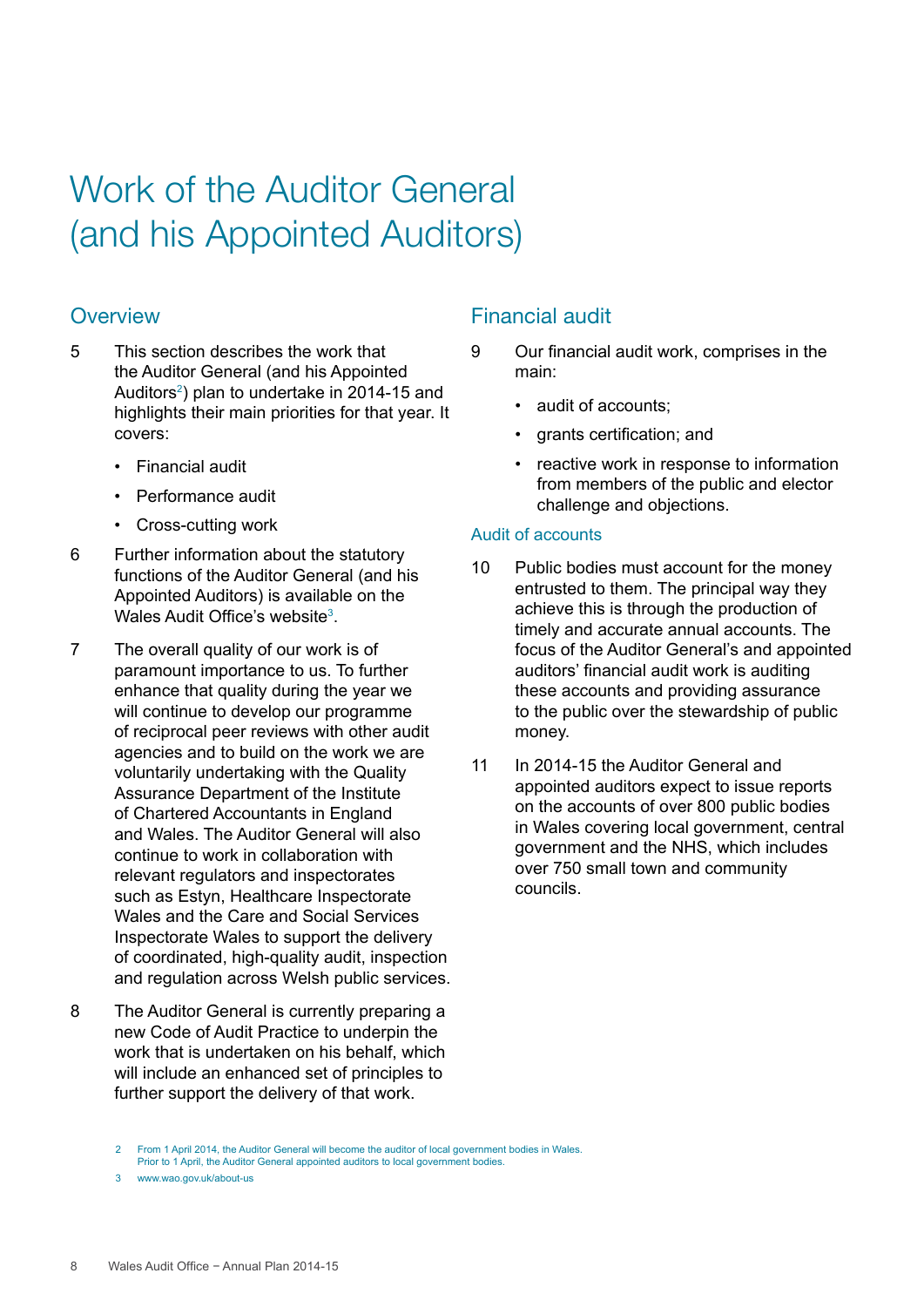#### Grants certification

- 12 Grants are a key source of funding in Wales. When making grant awards, funders set conditions requiring recipients to use the money for agreed purposes and to put in place strict controls. If requested to do so, the Auditor General must make arrangements for certifying claims and returns in respect of grants paid or subsidies made.
- 13 In 2014-15, the Auditor General expects to certify 32 local government grant schemes, worth over £3 billion and involving over 300 individual claims.
- 14 We will also focus in particular during the year in preparing for changes to the grants regime arising from the introduction of Universal Credit and the new European Programme 2014-2020.

#### Reactive work

15 Legislation provides electors and others with the right to raise concerns with the Auditor General and his Appointed Auditor about the way in which public money is being used. When such concerns are raised, we consider how best to respond to them and how to report the findings of any work we undertake.

#### Performance audit

- 16 Our performance audit work supports the Auditor General in the discharge of his statutory value-for-money audit and improvement assessment functions. Core performance audit work broadly falls into three business streams:
	- a rolling programme of value-for-money studies undertaken in support of the scrutiny work of the National Assembly's Public Accounts Committee (PAC);
	- NHS health boards and trusts: comprising an annual programme of all-Wales studies of NHS bodies and some local bespoke performance audit projects; and
	- local government (including national parks and the fire and rescue services): comprising an annual programme of improvement assessment work under the Wales Programme for Improvement alongside a programme of studies of local government bodies.

#### Value-for-money studies

17 The Auditor General's rolling programme of value-for-money studies examines issues relating to the economy, efficiency and effectiveness with which the Welsh Government and its sponsored and related public bodies use their resources to discharge their functions.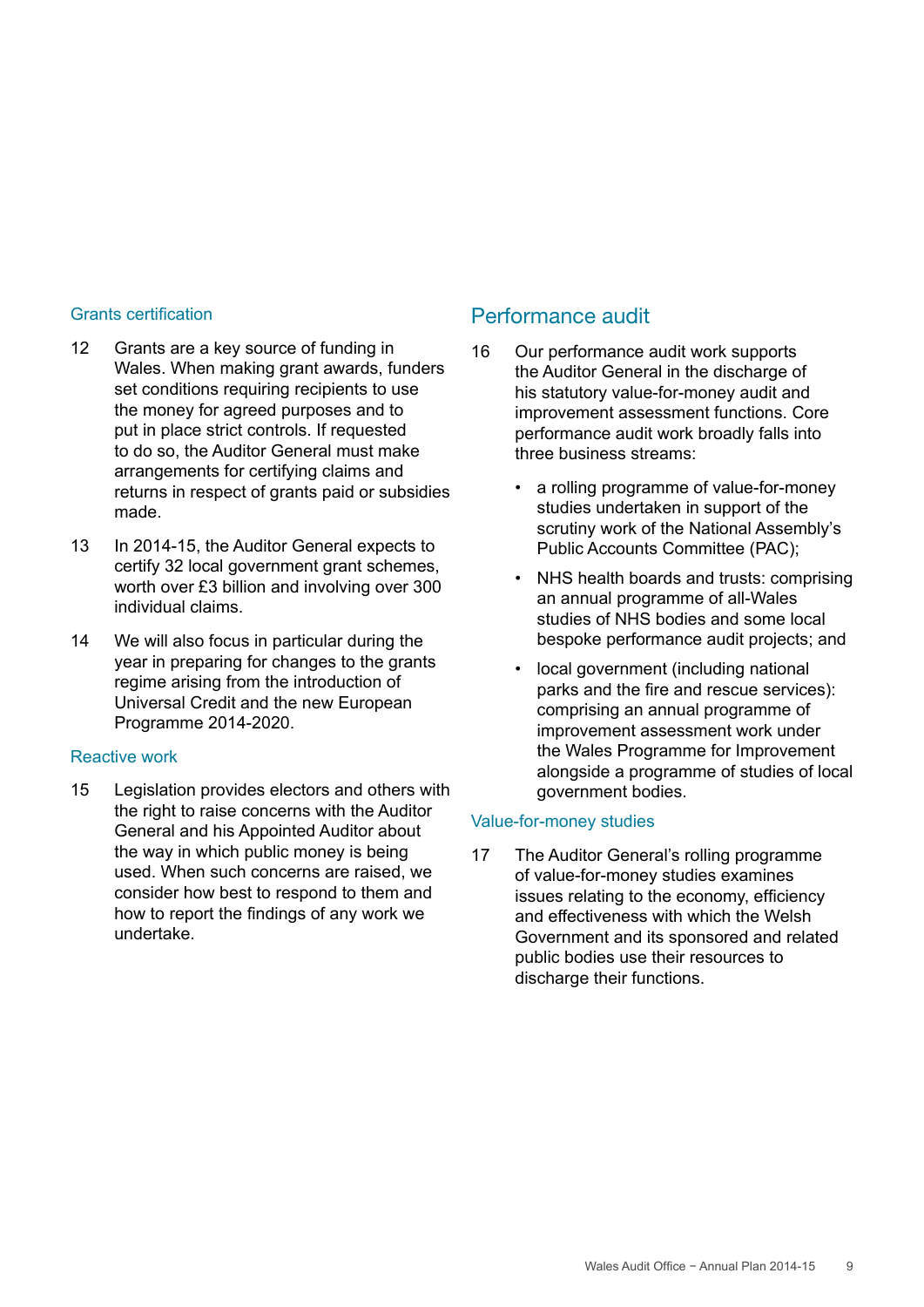- 18 In determining his programme of studies, the Auditor General is required to take into account the views of the National Assembly's PAC. His reports provide the foundation for the PAC's own work programme and potentially support the work of other National Assembly committees. The Auditor General and Wales Audit Office staff provide a range of support to the PAC to assist its consideration and further scrutiny of these reports.
- 19 The Auditor General has committed to delivering between 10 to 12 products for consideration by the PAC each year, which include: planned value-for-money reports; all-Wales summaries of local performance audit work; and other miscellaneous reports or briefings arising from across the breadth of audit work undertaken by the Auditor General.
- 20 The priorities for value-for-money studies work in 2014-15 are set out in Appendix 1.

#### NHS: annual programme of performance audit work

21 The main components of this work are local value-for-money examinations (that are undertaken across all NHS bodies) including an annual structured assessment that considers the robustness of NHS bodies' arrangements for corporate governance and financial and performance management.

- 22 The main outputs from the value-for-money examinations are local reports for individual NHS bodies. However, they also offer the potential for an all-Wales summary report for presentation to the National Assembly's PAC. Each local audit programme is likely to include a small number of bespoke performance audit projects that relate to issues or risks specific to the individual NHS body.
- 23 The annual programme of health performance audit work for 2014 is outlined in Appendix 1.

#### Local government: annual programme of improvement assessment work

- 24 Under the Local Government (Wales) Measure 2009, the Auditor General is required to undertake an annual programme of improvement assessment work that comprises the following:
	- improvement assessments;
	- an audit of authorities' annual improvement plans;
	- progress checks on proposals for improvement and recommendations;
	- audit and testing of authorities' assessments of performance; and
	- audit of performance indicators.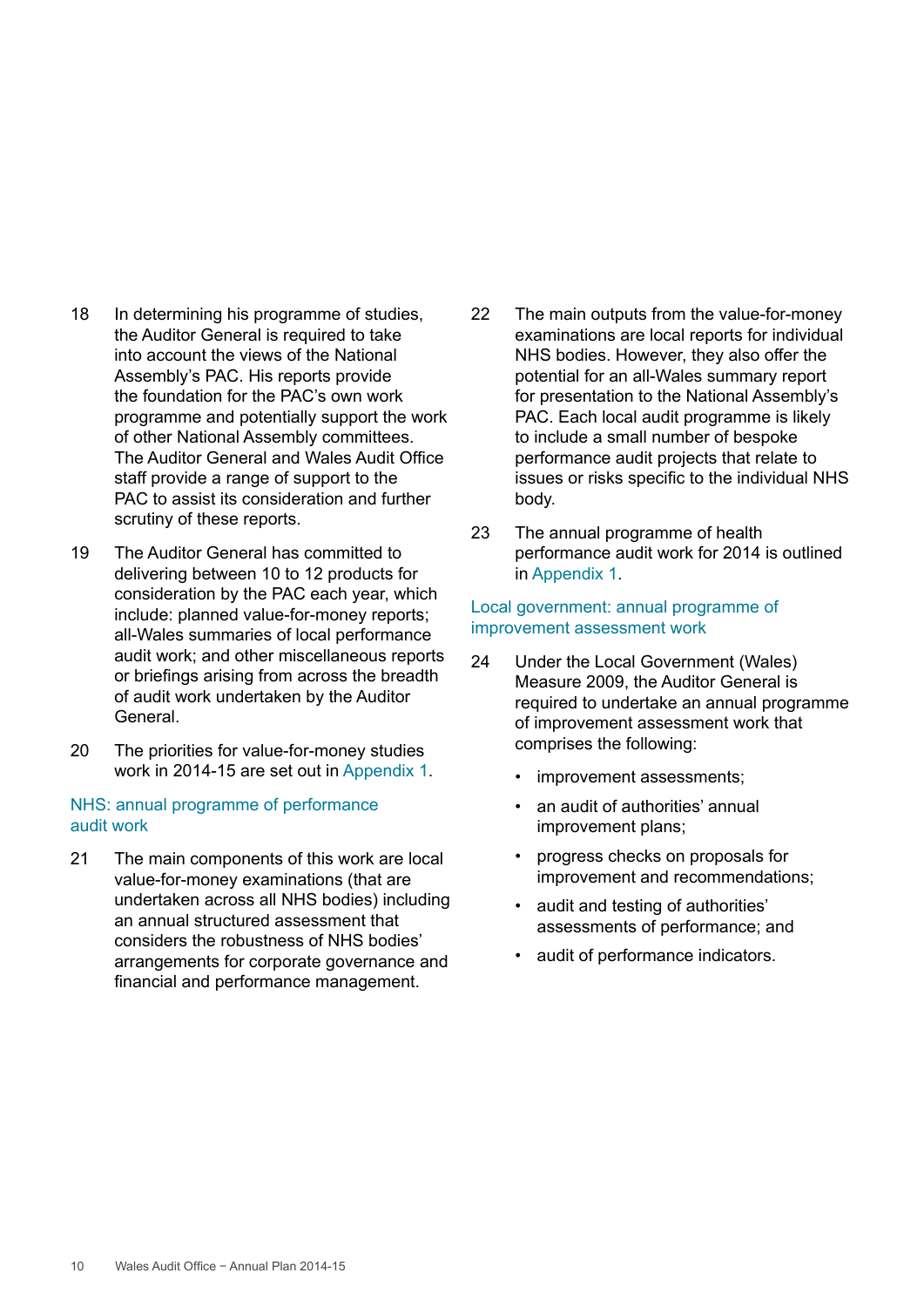- 25 In addition to this annual programme of work, the Auditor General is undertaking cyclical in-depth corporate assessments of governance arrangements. The Auditor General intends to undertake six such corporate assessments in 2014-15 at the following authorities:
	- City and County of Swansea Council
	- Flintshire County Council
	- Isle of Anglesey Council
	- Merthyr Tydfil County Borough Council
	- Monmouthshire County Council
	- Neath Port Talbot County Borough Council
- 26 Appendix 1 sets out a summary of planned and potential local government studies to be undertaken during 2014-15.
- 27 Our planned work in local government in particular will be kept under review as we monitor the Welsh Government's response to the recommendations of the Williams Commission.

#### Cross-cutting work

- 28 We also carry out further cross-cutting work such as:
	- identifying and disseminating good practice; and
	- the National Fraud Initiative (NFI).

#### Good practice

- 29 The Auditor General's approach to good practice involves the identification and sharing of good practice through a number of means, including the Good Practice Exchange (GPX). The GPX website hosts over 550 case studies and examples of good practice. These cover a wide range of public sector activity and topics including fleet management, delayed transfers of care and the management of sickness absence. The GPX is fed by the Auditor General's and appointed auditors' financial and performance audit work and provides examples of how our audited bodies are dealing with the challenges they face. The website receives an average of 3,000 visits per month. Alongside the GPX the Auditor General facilitates knowledge exchange through shared learning seminars, which bring together individuals from across the Welsh public service to share their knowledge and experience.
- 30 We also support the goodpracticewales. com portal which allows users to search for examples of good practice, case studies and other documents from 20 improvement organisations and other bodies involved in public sector improvement. This web portal gives access to over 3,000 case studies and it receives over 10,000 visits per month.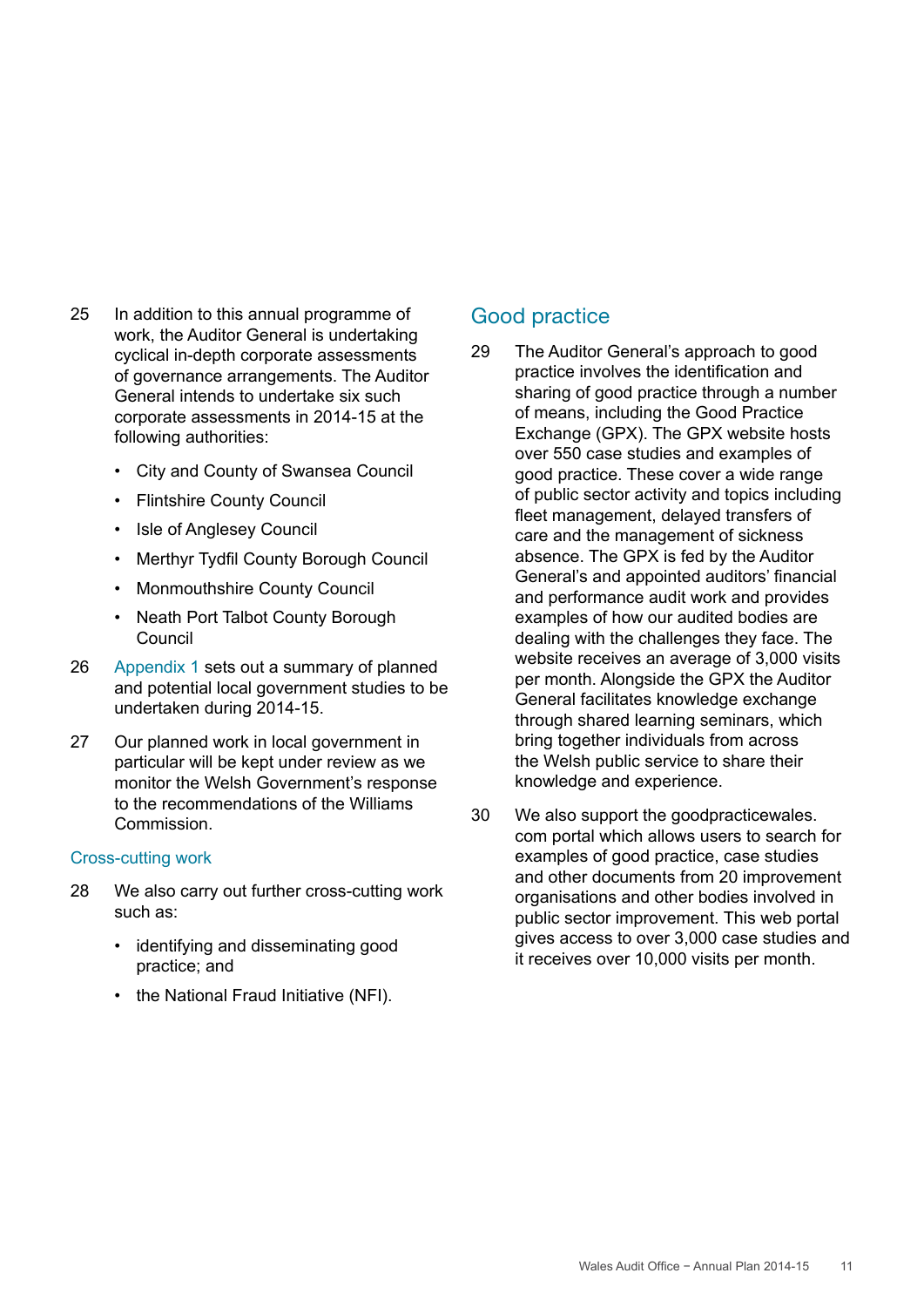- 31 The main activities planned for GPX in 2014-15 are:
	- incorporating good practice into mainstream activity;
	- developing closer links with other audit and inspection bodies such as Audit Scotland and the Northern Ireland Audit Office and with Improvement Scotland;
	- developing shared learning events with a continued focus on asset management, including buildings management, land and asset transfer and facilities management; and
	- identifying preventative approaches that enable public services to direct their activities towards helping citizens take greater responsibility and reduce the need to use public services.

#### National Fraud Initiative

- 32 The NFI is a collaborative UK-wide exercise undertaken every two years that matches electronic data within and between public and private sector bodies to prevent and detect fraud. Since its commencement in 1996, NFI exercises have resulted in the identification of more than £22 million of fraud and overpayments in Wales. We plan to publish our 2012-13 report in the summer of 2014.
- 33 The use of data for NFI purposes continues to be controlled to ensure compliance with data protection and human rights legislation. To that end, the Auditor General has prepared a Code of Data Matching that has been approved by the National Assembly to ensure that people's information is protected and processed appropriately.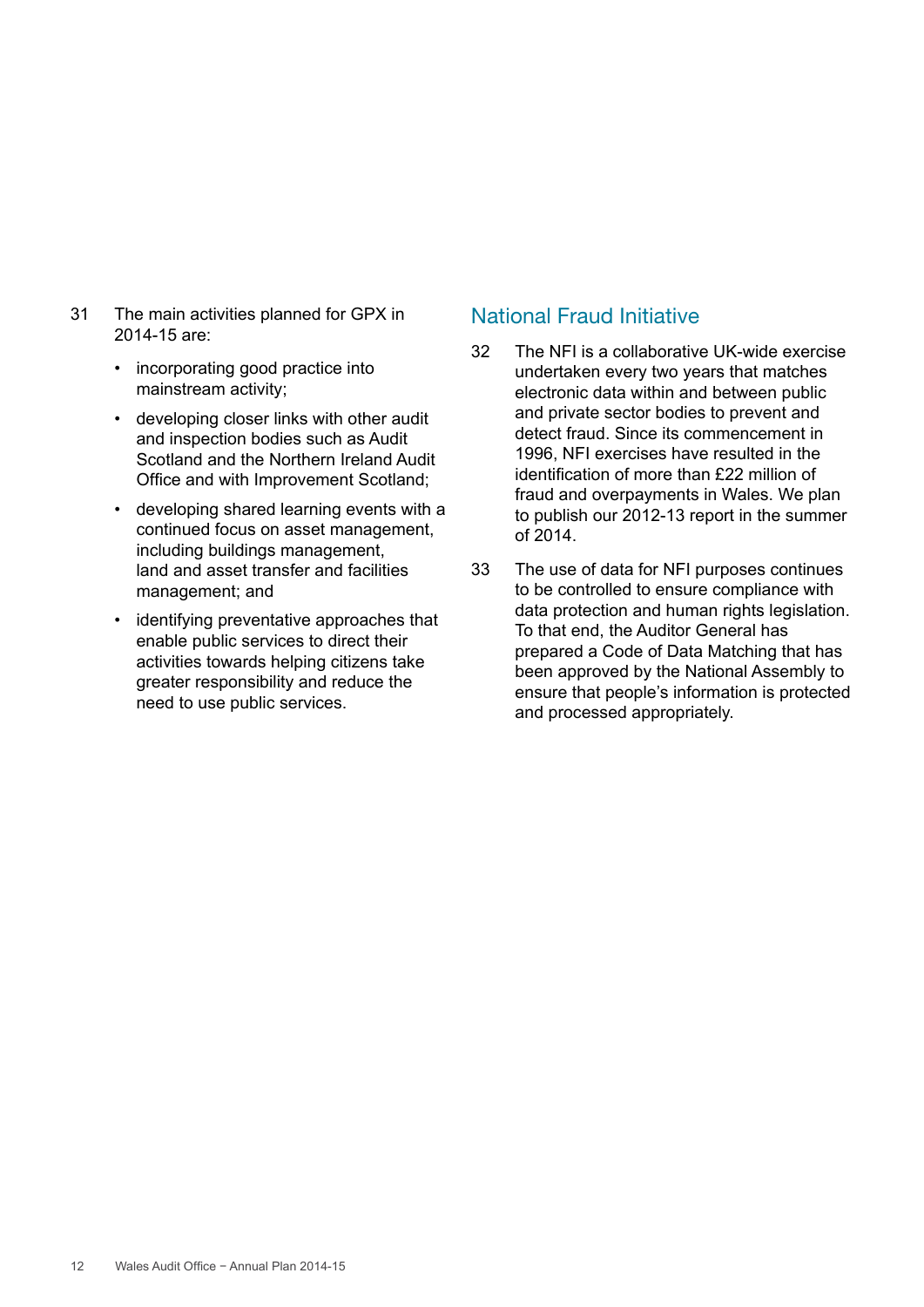# The Wales Audit Office's work programme

#### **Overview**

- 34 This section outlines the Wales Audit Office's main priorities for 2014-15, including:
	- the exercise of its various statutory responsibilities as set out in the Public Audit (Wales) Act 2013 (the Act); and
	- work to be undertaken by the Wales Audit Office in pursuance of the underpinning objective set out in our 2013-2016 Corporate Strategy of being an accountable, well-run and efficient organisation that provides a stimulating and rewarding environment to work.

#### Wales Audit Office's statutory responsibilities

- 35 The Act sets out a number of statutory responsibilities for the Wales Audit Office including:
	- providing resources to the Auditor General (including the provision of the staff, and assets necessary for him to undertake his audit functions);
	- monitoring the exercise of the Auditor General's functions;
	- charging of fees and the preparation and annual review of the Wales Audit Office Fee Scheme; and
	- providing advice to the Auditor General regarding the exercise of his functions.
- 36 The Wales Audit Office must also produce a Strategic Equality Plan in compliance with the Equality Act 2010.

37 Paragraph 64 sets out the resources to be provided to the Auditor General in 2014-15 and how those resources are to be used in order to undertake the work programmes of the Auditor General and his Appointed Auditor.

#### Achieving our objective of being an accountable, well-run and efficient organisation

38 A key priority for the Board during 2014- 15 will be to ensure a smooth transition to the new Wales Audit Office in accordance with the underpinning objective set out in our 2013-2016 Corporate Strategy of being an accountable, well-run and efficient organisation that provides a stimulating and rewarding environment to work. Specific areas of focus are detailed in paragraphs 39 to 52.

#### Embedding our new governance arrangements

39 During 2013-14, the Wales Audit Office has been preparing for changes to its governance arrangements resulting from the Act. These arrangements – including the introduction of a new Board and development of supporting governance structures such as a scheme of delegation for the exercise of the Board's functions – will be in place by 1 April 2014 to support the new Board. However there will be a need to review them during 2014-15 to ensure that they are fit for purpose in the light of ongoing experience. The Board will not be fully constituted until late May 2014.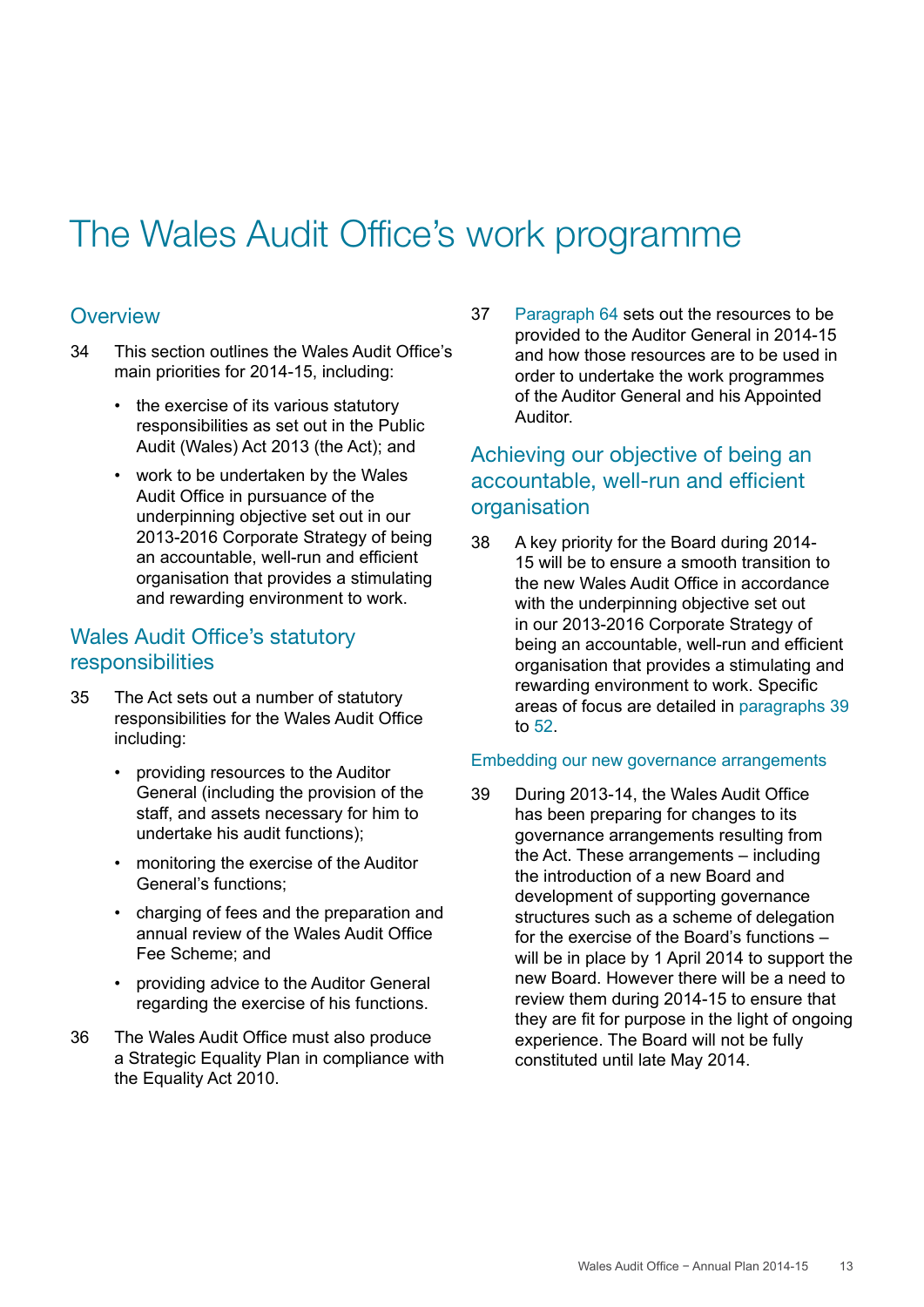#### Reviewing staff numbers and skill mix

- 40 During 2014-15, we will be reviewing our staff numbers and skill mix in the light of known and possible future legislative and other changes. Taking into account current and future work programmes, we will continue to invest appropriately in the learning and personal development of our staff to ensure that they have the skills and expertise necessary to undertake authoritative and credible work across the Welsh public sector and beyond.
- 41 Work undertaken as part of our culture change programme in 2013-14 has demonstrated very tangibly the benefits of increased employee engagement with a consequent enabling and empowerment of our staff. Building on this development remains a priority for us in 2014-15.

#### Use of framework contracts for the supply of audit services

- 42 We will also be seeking to ensure that our use of temporary contractor staff and contractor firms aligns fully with our corporate and workforce strategies. In particular, the expiry of framework contracts for the supply of audit services by contractor firms on 31 March 2015 provides us with an opportunity to examine whether the current arrangements provide value for money.
- 43 Under the existing arrangements, the Auditor General contracts out around 22 per cent of his audit work to six accountancy firms at a total cost of £3.05 million. There are

advantages in this mixed market approach. However these advantages must be viewed in the context of a recent HMRC ruling regarding the Auditor General's VAT status, which will apply equally to the Wales Audit Office from 1 April 2014. This ruling has had the effect of reducing the amount of VAT reclaimable on amounts paid under these framework contracts, resulting in a £600,000 increase in our cost base. One of the first tasks for the new Wales Audit Office Board in 2014-15 will be to consider the extent to which it wishes to contract out work and the contracting model that it wishes to operate.

#### Improving our systems and processes

- 44 As part of our ongoing drive to be a well-run and efficient organisation, we will continue to simplify our existing systems and processes wherever possible. From 1 April 2014, we will be implementing new HR and expenses systems, our overriding objective being to reduce the amount of transactional activity required by our HR and finance teams, thereby enabling them to concentrate on delivering projects with greater added value to the Wales Audit Office.
- 45 As highlighted in the Wales Audit Office's estimate of income and expenditure for the year ended 31 March 2015, we are also exploring various options for replacing the number of systems that we currently use to plan, manage and record and store our audit work with a single product that can provide consistency of approach and help us to improve the way in which we carry out our work.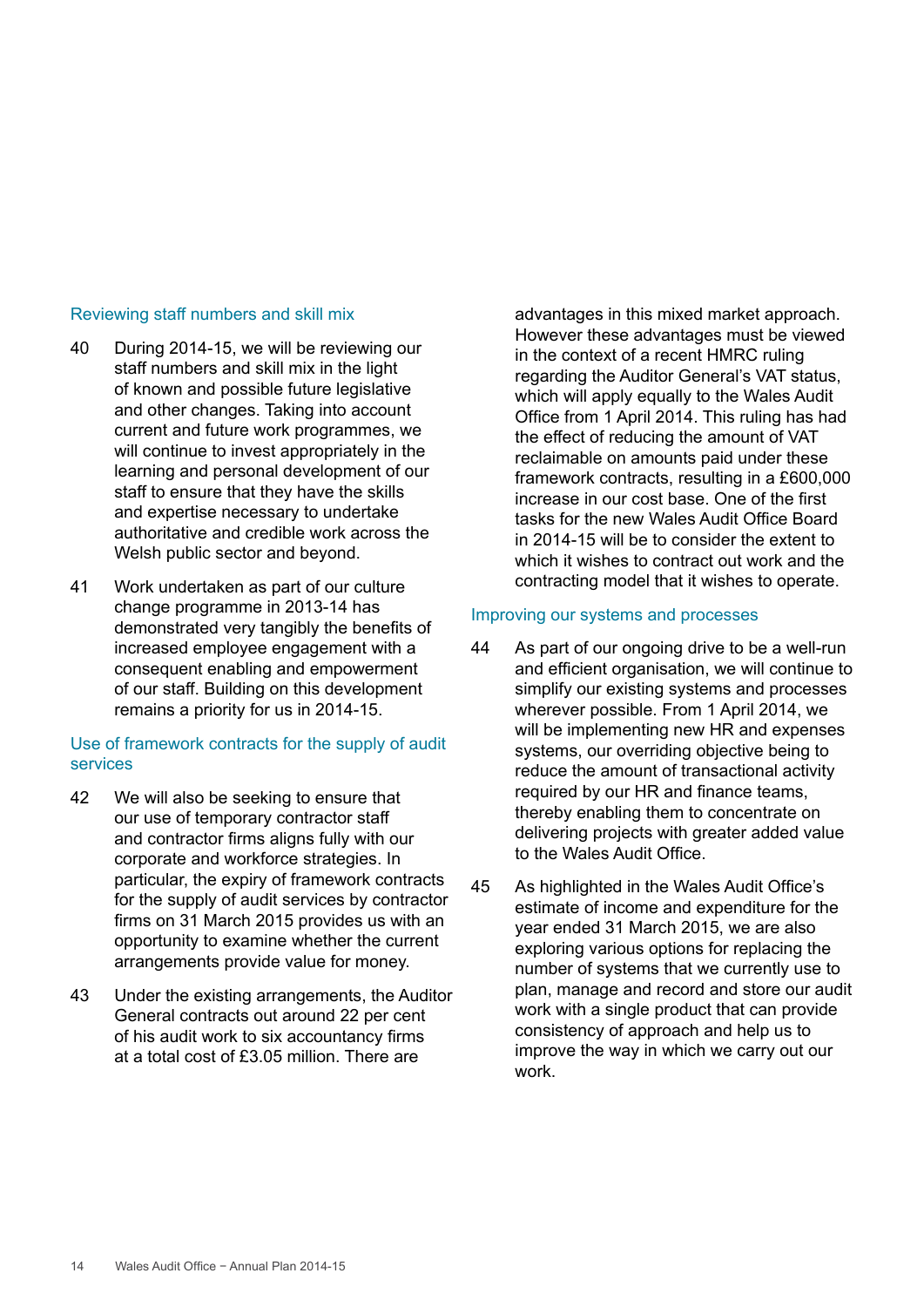46 Responding to issues raised in the Auditor General's Annual Governance Statements included within the Auditor General's Annual Report and Accounts, we will be further refining our financial management information to ensure that it meets the requirements of the new Wales Audit Office Board and our Management Committee. Priorities in 2014-15 include updating our Standing Financial Instructions and our Financial Management Handbook in the light of the new governance arrangements, providing further guidance and training to staff regarding our systems for income recognition and procurement and advancing the timetable for production of our 2013-14 annual accounts by a further 10 working days compared to the previous year.

#### Create further efficiency in the use of our estate and other assets

47 During 2014-15, we will continue to invest in our estate with a view to making more efficient use of office space and ensuring better use of technology in line with identified good practice. The health and safety of our staff is a key priority for us, and we undertake regular health and safety reviews at all Wales Audit Office offices and locations within client sites to ensure that they are secure and meet health and safety minimum standard requirements. We will continue to undertake a rolling programme of training, testing and review of our business continuity and disaster recovery plans at Wales Audit Office premises to ensure that we are equipped to deal with issues if they occur.

- 48 The Wales Audit Office has maintained Level 4 Green Dragon environmental accreditation at our offices since first accredited in July 2012, and has performed well against a range of environmental targets including reducing our paper consumption, and reducing our total waste. During 2014-15, we aim to improve our performance against these targets still further, complementing our likely extended sustainable development duties and in readiness for applying for Level 5 Green Dragon accreditation.
- 49 In his 2012-13 Annual Report and Accounts, the Auditor General reported a continued reduction in our expenditure on business travel (from £223,606 in 2010- 11 to £197,284 in 2012-13). Much of this reduction has been achieved by increased use of videoconferencing and Lync facilities.
- 50 During 2014-15 therefore, as part of our ongoing efficiency programme, we plan to spend £98,000 investing in additional video conferencing equipment, upgrading our internet link to facilitate more efficient data transfer, replacing our existing servers and improving our data storage facilities.
- 51 Other potential efficiencies supported by improved technology include a possible move to electronic publication of our reports and interactive reporting on our new website, which will enhance users' ability to search and navigate such documents. This will be developed further during 2014-15.

#### Reviewing our fleet car scheme and travel and subsistence arrangements

52 Following a recent value-for-money review by our external auditors of our fleet car scheme and travel and subsistence car schemes we will be reviewing the cost effectiveness of both schemes in the light of any recommendations made.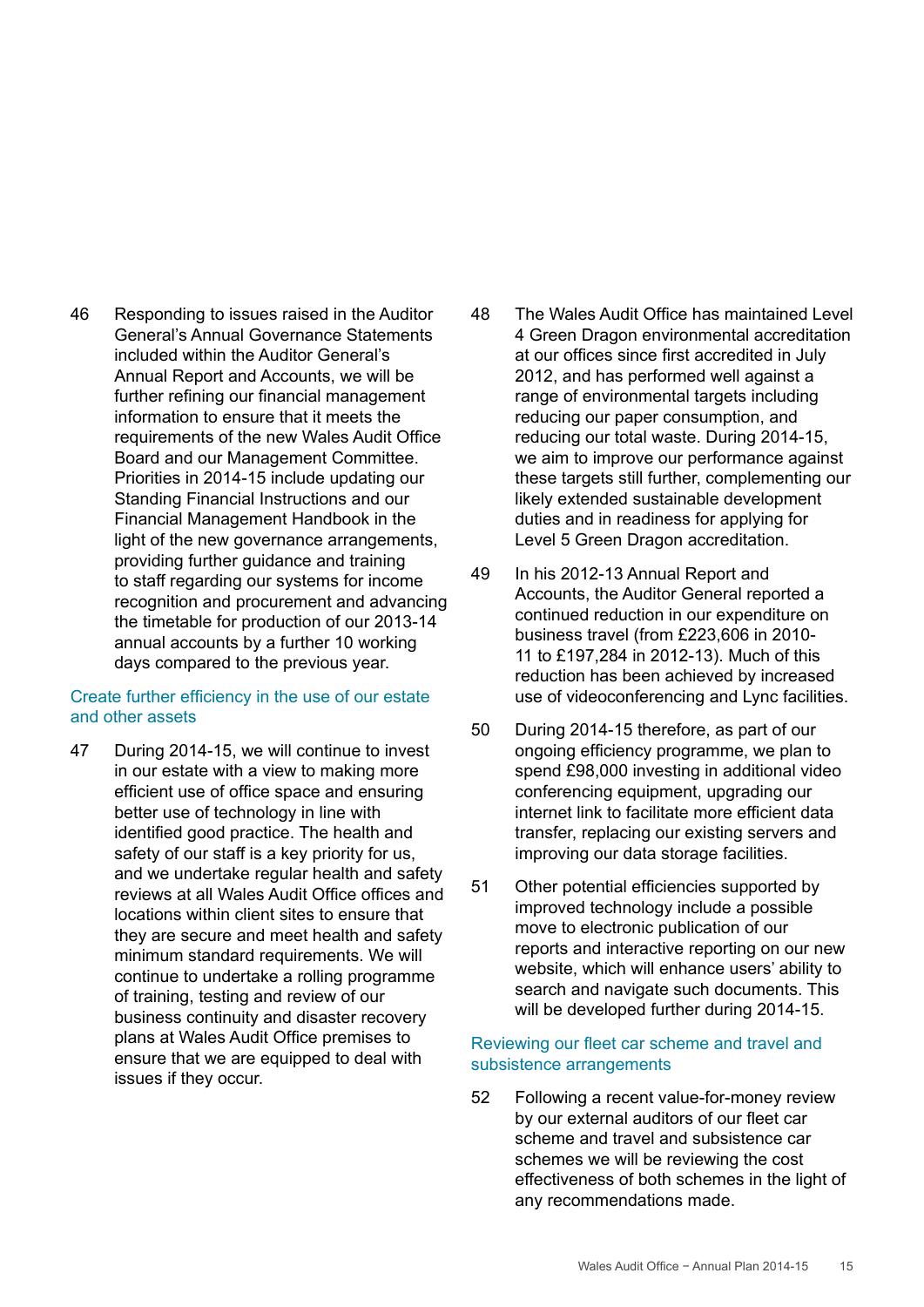# Work to be conducted by the Auditor General and the Wales Audit Office jointly

#### **Overview**

53 This section summarises the joint obligations placed on the Auditor General and the Wales Audit Office for each financial year.

#### Joint obligations

- 54 The Act places the following joint obligations on the Auditor General and the Wales Audit Office (or the Wales Audit Office Chair):
	- preparation of an annual estimate: the Auditor General and the Wales Audit Office must jointly prepare an estimate of the income and expenditure of the Wales Audit Office, and lay that estimate before the National Assembly at least five months before the start of the financial year to which it relates;
	- preparation of annual and interim reports: the Auditor General and the Wales Audit Office must jointly prepare annual and at least one interim report on the exercise of the functions of both the Auditor General and the Wales Audit Office; and
	- preparation of an annual plan: the Wales Audit Office and the Auditor General must jointly prepare such a plan for the following financial year setting out their individual and joint work programmes.

55 All of this work is part of our respective work programmes for 2014-15, and will be completed in accordance with the required statutory timetable. In addition, in early 2015, the Auditor General and the Wales Audit Office will be publishing a joint Business Plan setting out our respective priorities and targets for the period 2014- 2017. This will be the first such plan in a rolling three-year business planning cycle and will provide the framework for our future statutory plans and estimates.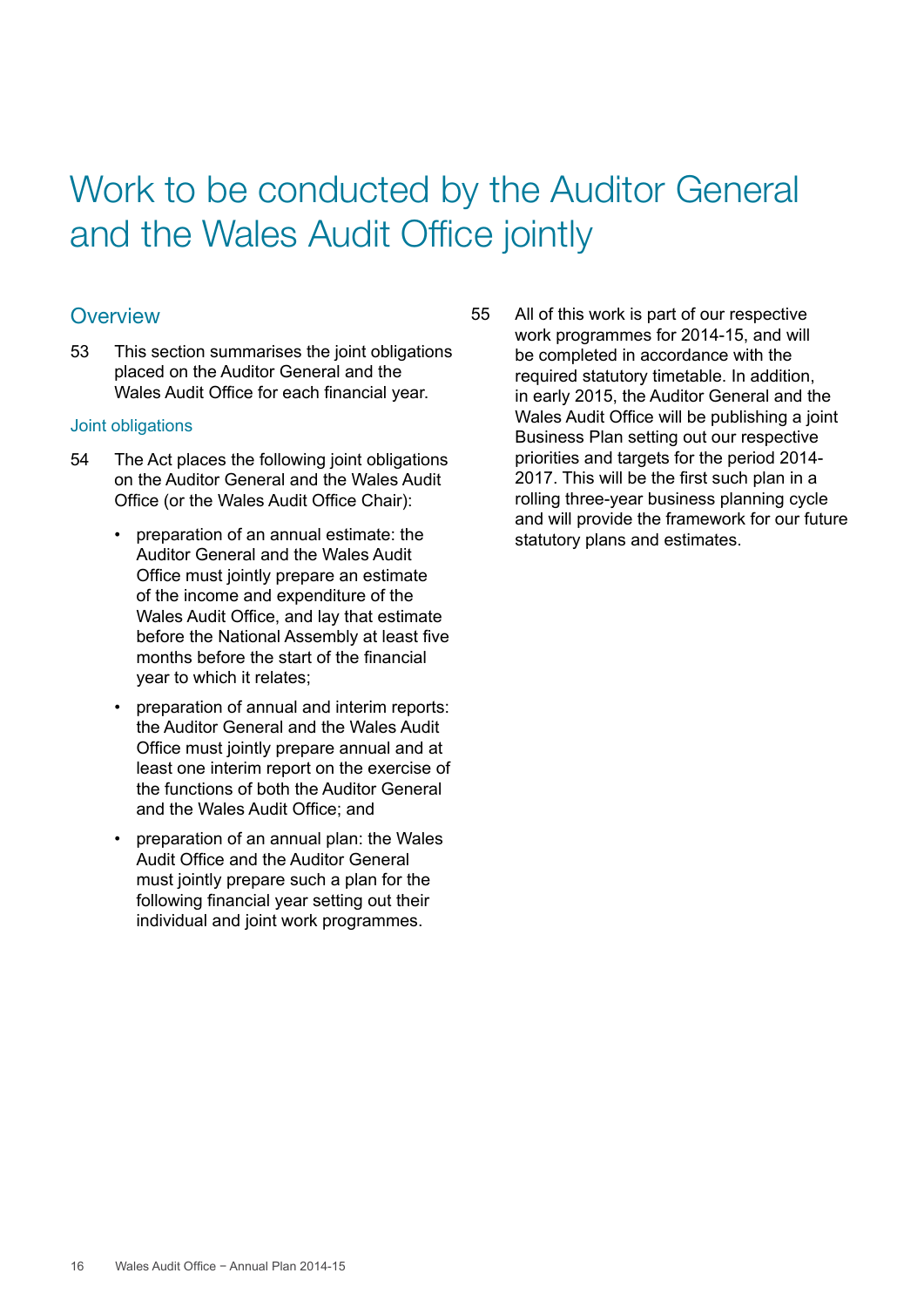### Our income and expenditure 2014-15

#### **Overview**

- 56 In this section we summarise the resources available to the Wales Audit Office and how we plan to use those resources to support the work programmes of the Auditor General and the Wales Audit Office.
- 57 Total projected income for 2014-15 is estimated at £23.6 million.

58 Around 68 per cent of our income comes from audit fees charged to the bodies we audit. This figure can vary year-on-year depending on the level of additional work we are required to undertake, for example in response to concerns raised with the Auditor General (or his Appointed Auditor) or as a result of special inspection work.

59 Our fees are calculated in order to ensure that we do not recover more than the full cost of any audit function that we undertake. Further information regarding the basis on which we calculate our fees is set out in the Wales Audit Office Fee Scheme 2014.

#### Exhibit 2 – Our income

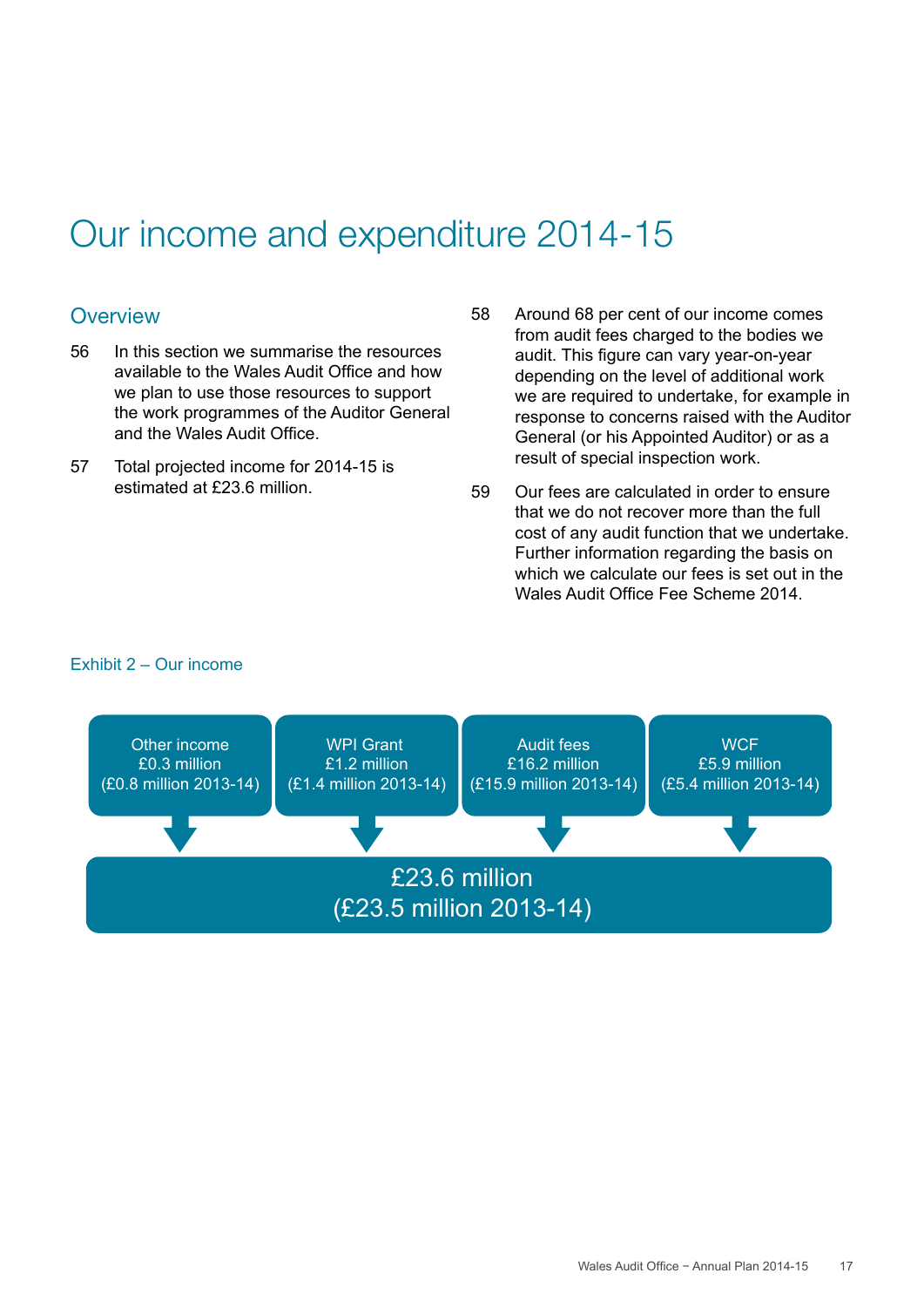- 60 The remaining 32 per cent of our income comprises funding from the Welsh Consolidated Fund which is approved by the National Assembly annually (£5.8 million revenue funding and £0.1 million capital funding), Wales Programme for Improvement grant from the Welsh Government (£1.2 million), and miscellaneous income estimated at £0.3 million in 2014-15.
- 61 Our annual budget is calculated in such a way as to ensure that we break even each year, with total estimated revenue expenditure in 2014-15 of £23.5 million, and capital expenditure of £0.1 million.
- 62 Capital expenditure relates to planned investment in our IT infrastructure, including improvements to our internet connection and replacement of servers.
- 63 Additional information regarding our budgeted income and expenditure is set out in the Auditor General's and the Wales Audit Office's joint Estimate for the year ended 31 March 2015, which was endorsed by the Finance Committee on 13 November 2013.



#### Exhibit 3 – Our expenditure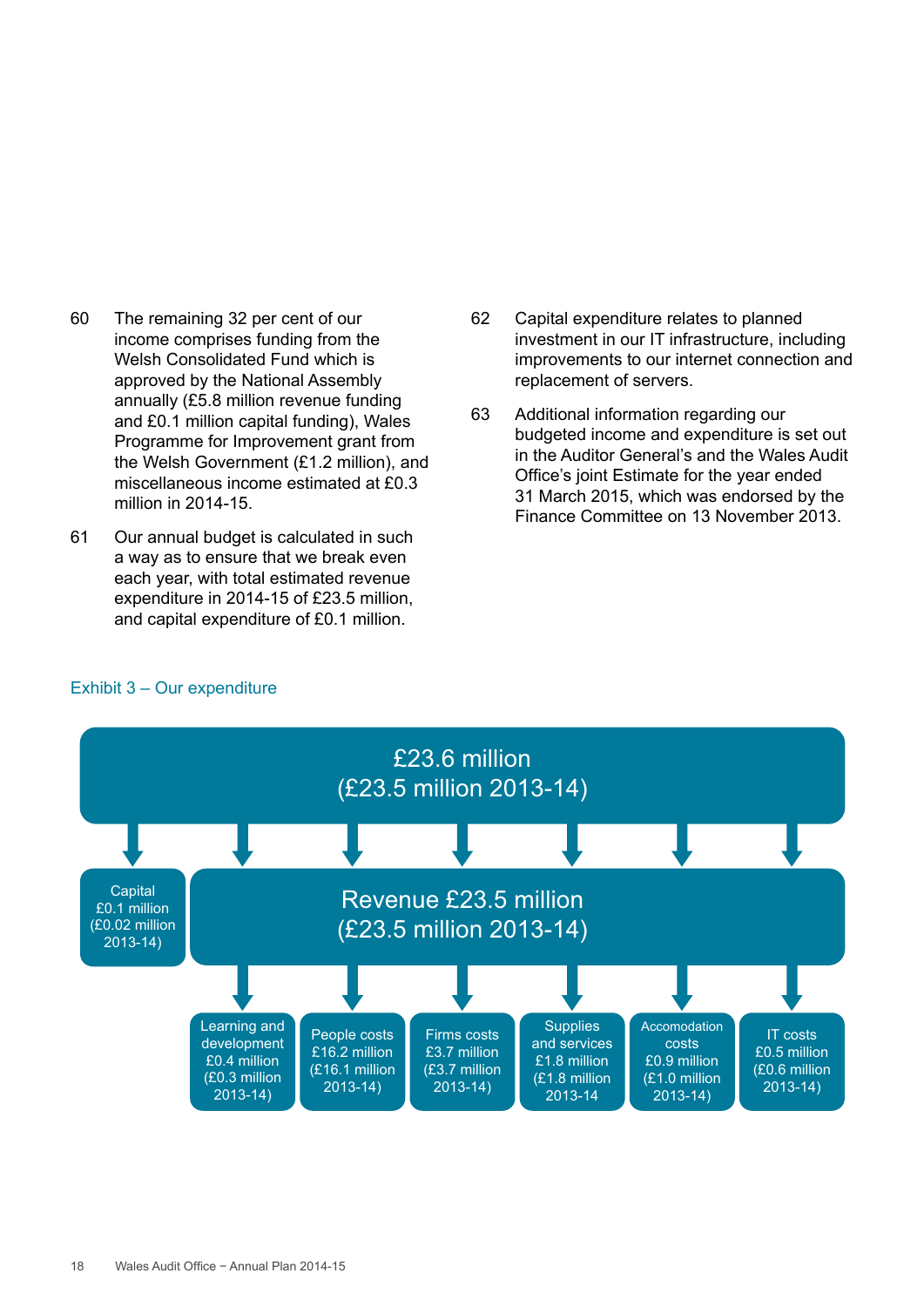# 2014-15 – Resourcing the Auditor General's work programme

64 Exhibit 4 provides a breakdown of the resources made available to the Auditor General to carry out his work programme. These resources include the salary and associated costs of Wales Audit Office audit staff and payments to the private sector firms which carry out audit work on the Auditor General's behalf. Other costs are those that can be directly attributed to the two audit practices including technical resources , I.T systems and publishing costs. Exhibit 5 demonstrates how these resources are allocated across audit functions .

#### Exhibit 4 – Resources made available to the Auditor General



Exhibit 5 – Resources allocated to audit functions

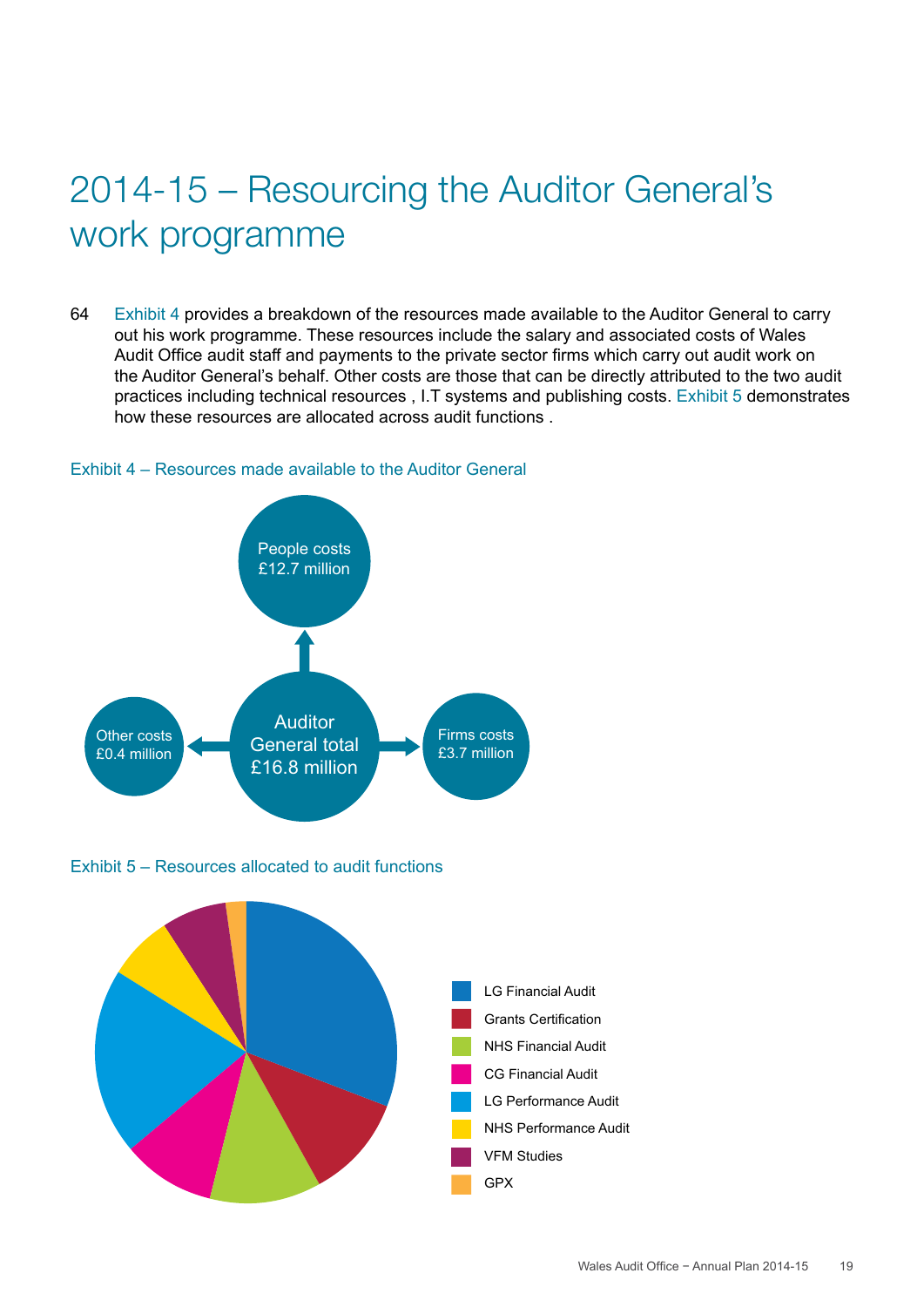### 2014-15 – Resourcing the Wales Audit Office

65 Exhibit 6 provides a breakdown of the resources required to support the Wales Audit Office. These resources comprise the salary and associated costs of staff who work in our corporate enabler functions and our audit trainees, as well as accommodation costs, capital and revenue expenditure on IT, investment in learning and development and expenditure on supplies and services. Supplies and services expenditure includes irrecoverable VAT, professional services and communications and publishing costs which cannot be directly attributed to the audit practices.

#### Exhibit 6 – Resources made available to the Wales Audit Office

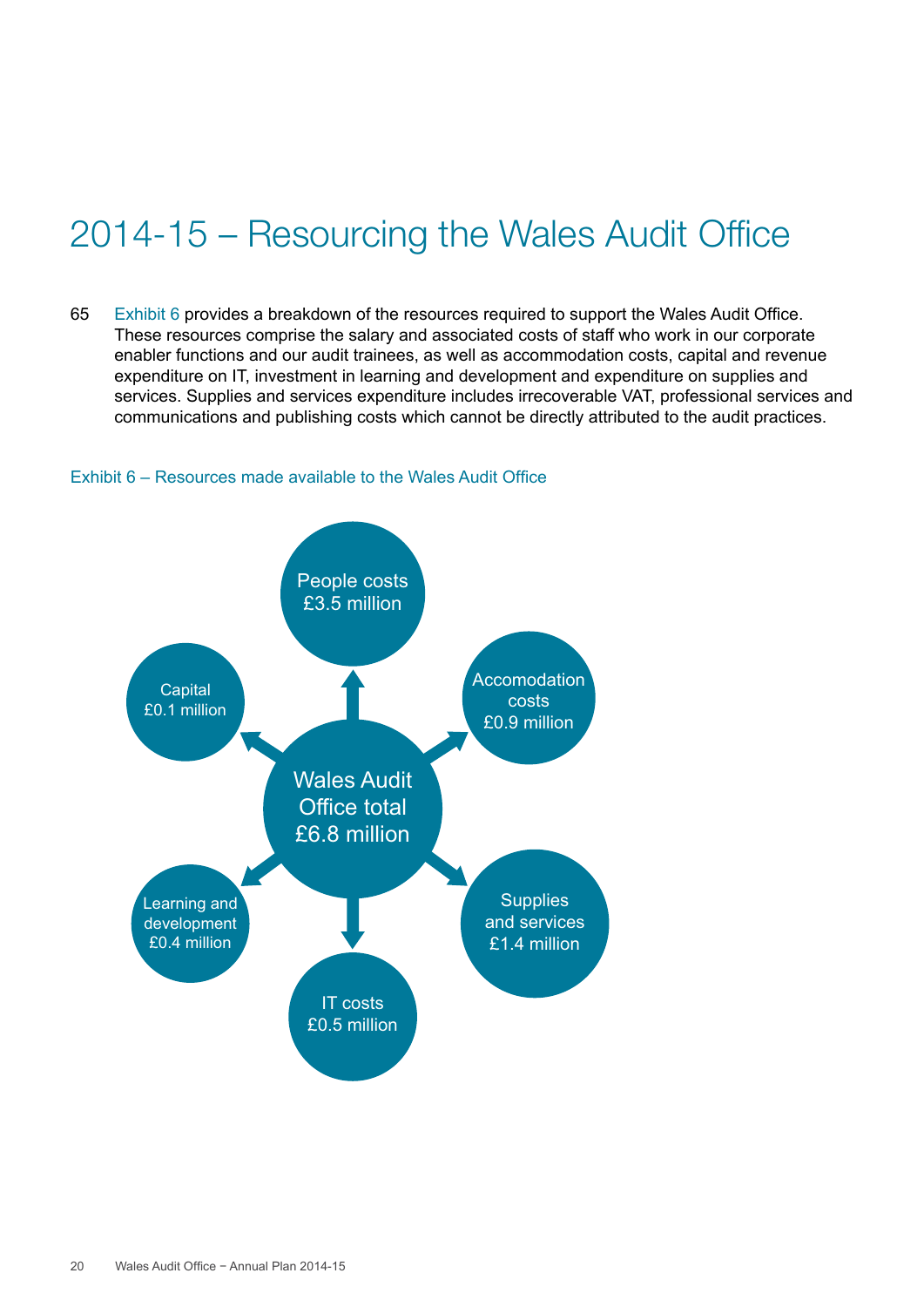# Our income and expenditure 2014-15 (compared with 2013-14)

- 66 In cash terms, our total estimated revenue expenditure in 2014-15 has increased by only £37,000 (0.1 per cent) compared to 2013-14. This represents a real terms cost reduction in our expenditure of some 1.7 per cent between years. We are planning this real terms reduction in our cost base despite a range of inflationary and other cost pressures, including preparatory work for the Future Generations legislation (paragraphs 2 and 3) and embedding new governance arrangements (paragraph 39).
- 67 This reduction is being made possible by our ongoing efficiency programme which has resulted in a real terms reduction of some £5.6 million or 19.3 per cent between 2009-10 and 2014-15. Efficiency measures implemented to date have included:
	- improved staff utilisation rates (ie staff spending more time on productive audit work and less time on ancillary support and non-productive activities);
	- changing staff skill mixes; and
	- making more efficient use of supplies and services, reducing accommodation and energy costs (despite rising prices) and setting real terms savings targets for individual budget holders.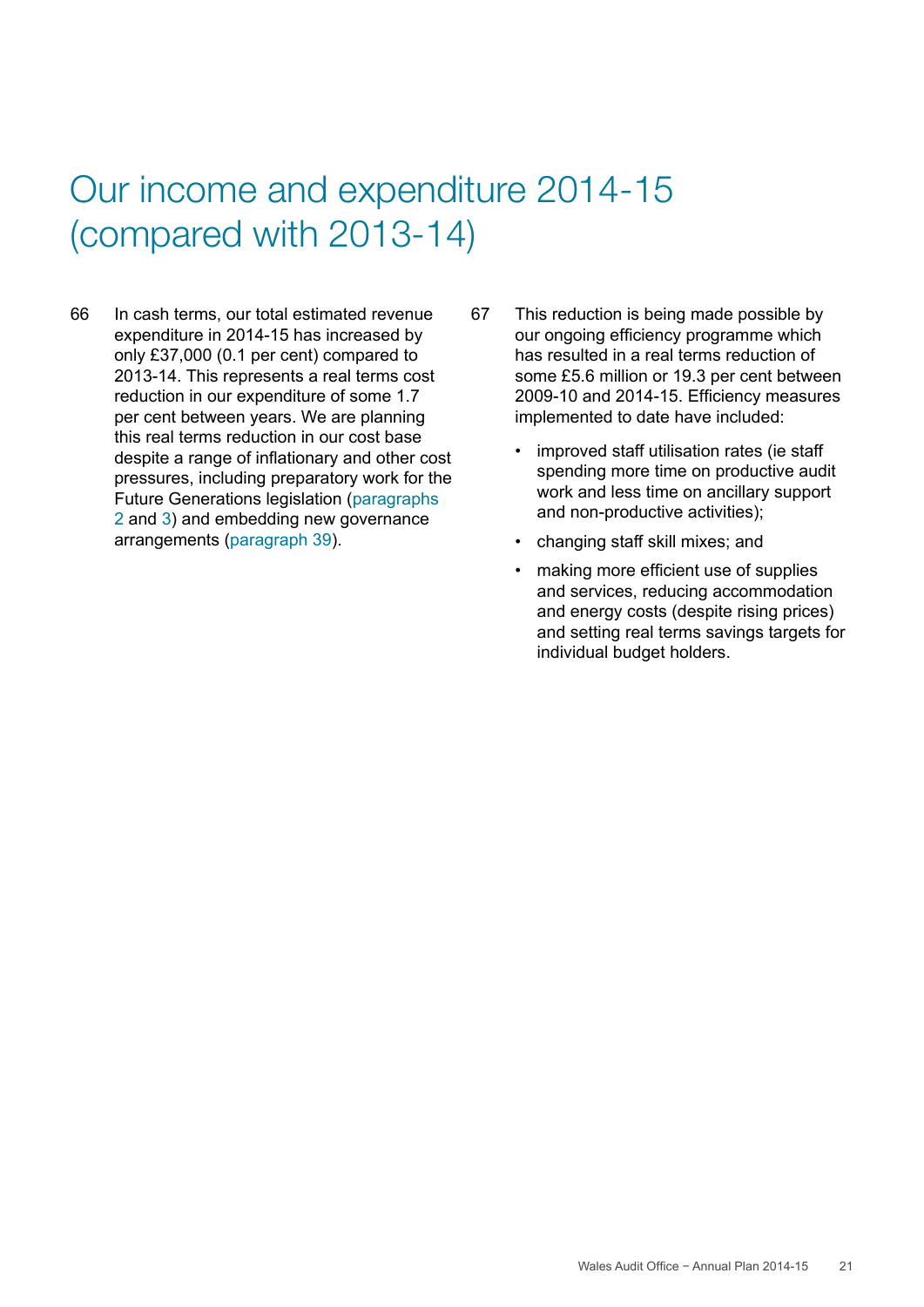# Appendix 1 National performance audit work programme for 2014-15

The following figure summarises the substantial body of national performance audit work within the Auditor General's work programme for 2014-15, much of which is already in progress and due to be reported during 2014-15. It includes a stream of reactive examinations, undertaken in response to issues raised with the Auditor General that relate to matters of public concern.